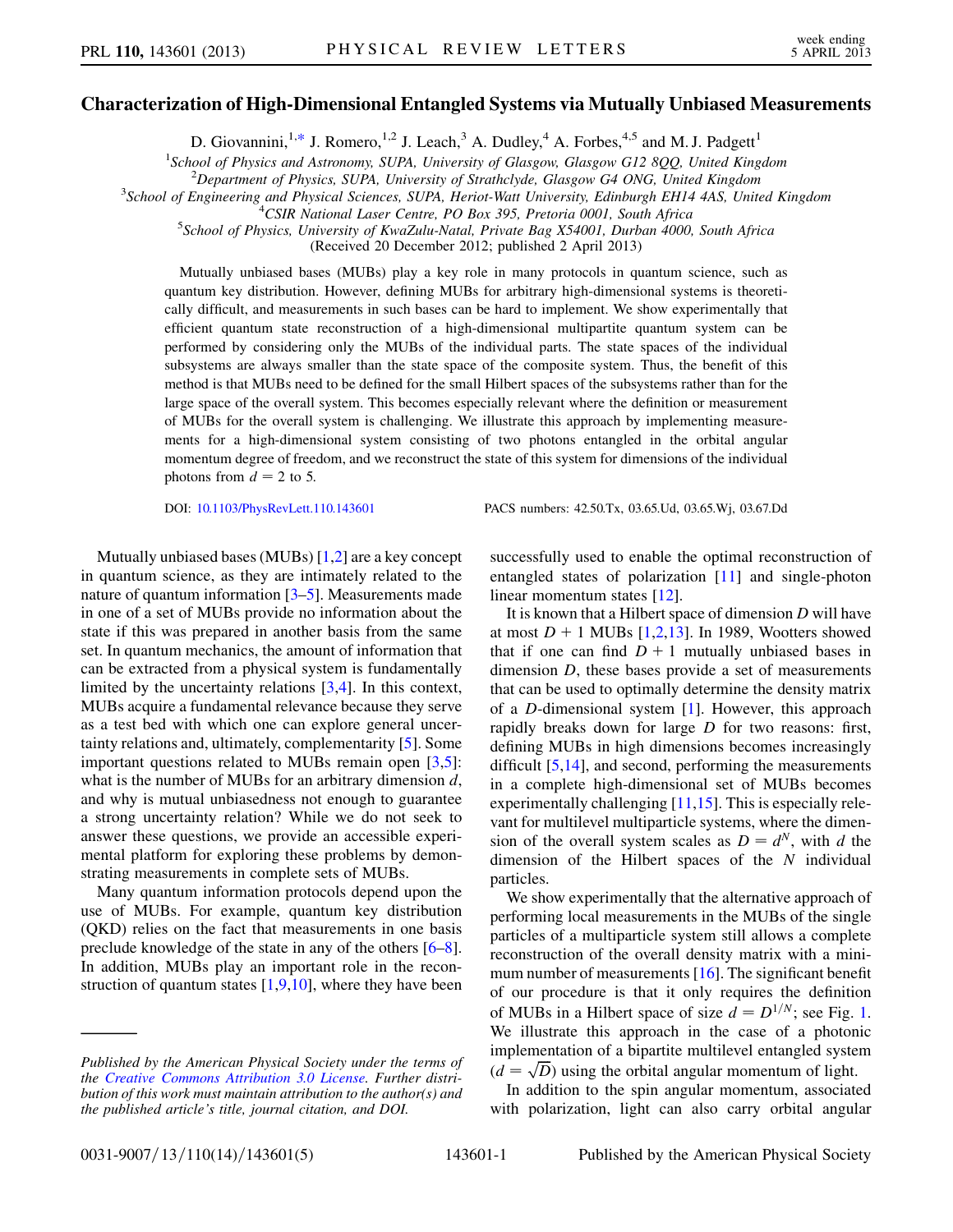<span id="page-1-0"></span>

FIG. 1. Illustration of the state spaces of a bipartite system, where the system has dimension  $D$  and each subsystem  $d$ . Adamson and Steinberg [\[11\]](#page-4-10) performed measurements in the Hilbert space  $H_D$  of the composite system, while we perform joint local measurements in the spaces  $H<sub>d</sub>$  of the individual subsystems (for  $d = 2-5$ ).

momentum (OAM) [\[17\]](#page-4-16). The OAM of light is associated with phase structures of the form  $e^{i\ell\phi}$ , where  $\ell\hbar$  is the OAM carried by each photon and  $\phi$  the azimuthal angle [\[18\]](#page-4-17). The unbounded Hilbert space of OAM is one example of a scalable high-dimensional resource that can be used for quantum information science [\[19–](#page-4-18)[22](#page-4-19)]. For example, the entanglement of high-dimensional states provides implementations of QKD that are more tolerant to eavesdropping and can improve the bit rate in other quantum communication protocols [\[23–](#page-4-20)[28](#page-4-21)].

One of the advantages of OAM is the ability to access  $d$ -dimensional subspaces  $[29]$ , for each of which we can define all existing MUBs [[30](#page-4-23)]. In this work, we implement measurements in high-dimensional MUBs within the OAM degree of freedom, and we show that the MUBs corresponding to d-dimensional subspaces are readily accessible with simple laboratory procedures. Furthermore, we show that measurements in MUBs of these subspaces can be used for the complete tomographic reconstruction of multipartite entangled systems with the minimum number of measurements. We produce entangled photon pairs by means of spontaneous parametric down-conversion that we then measure in full sets of  $d + 1$  MUBs for OAM, for dimensions ranging from  $d = 2$  to 5. The states belonging to the MUBs are defined as superpositions of Laguerre-Gaussian modes.

*Theory.*—Consider two operators in a  $d$ -dimensional Hilbert space with orthonormal spectral decompositions. These operators, and their basis states, are said to be mutually unbiased  $[1,2]$  $[1,2]$  $[1,2]$  $[1,2]$  if

$$
|\langle \psi_{m,i} | \psi_{n,j} \rangle|^2 = \begin{cases} 1/d & \text{for } m \neq n \\ \delta_{ij} & m = n, \end{cases}
$$
 (1)

for all  $i$  and  $j$ . The indices  $i$  and  $j$  correspond to the basis states, and  $m$  and  $n$  indicate any two bases. Operators that are quantum-mechanical observables are sometimes called mutually complementary, or maximally noncommutative [\[31\]](#page-4-24). This is because, given any eigenstate of one, the eigenvalue resulting from a measurement of the other is completely undetermined. In other words, the state of a system described in one MUB provides no information about the state in another. It is known that the number of MUBs in dimension d cannot exceed  $d + 1$  $d + 1$  [1[,5\]](#page-4-4), and it is exactly  $d + 1$  $d + 1$  if d is prime or a prime power [1,[32](#page-4-25)].

The simplest set of mutually unbiased observables can be found in dimension  $d = 2$ . For example, in the twodimensional Hilbert space of polarization, the bases of horizontal (vertical), diagonal (antidiagonal), and left (right) circular polarizations provide a set of three MUBs. Two states belonging to the same basis are orthonormal, while the square of the inner product of any two states belonging to different bases is always  $1/2$ . Equivalent mutually unbiased states can be implemented using other two-dimensional state spaces, e.g., a subspace of OAM.

In our work, we choose to investigate the OAM degree of freedom of single photons. A general single-photon state in a d-dimensional subspace can be described by an orthonormal basis set of OAM modes  $|\ell\rangle$  as  $|\psi\rangle = \sum_{\{\ell\}} c_{\ell} |\ell\rangle$ .<br>The complex coefficients  $c_k$  are subject to the normaliza The complex coefficients  $c_{\ell}$  are subject to the normalization condition  $\sum c_{\ell}^2 = 1$ . Defining MUBs in a general dedimensional space is a difficult problem [14]; however d-dimensional space is a difficult problem [\[14\]](#page-4-13); however, for a number of low-dimensional cases, it is possible to find complete sets of MUBs using simple procedures [\[33\]](#page-4-26). For these cases, which include the dimensions 2–5, the states  $\{|\ell\rangle\}$  can be chosen to be one of the MUBs. The states belonging to the remaining  $d$  MUBs are found to be superpositions of the basis states with coefficients of equal magnitude  $|c_{\ell}| = 1/\sqrt{d}$  but differing phases.<br>In general it is possible for a system to inclu-

In general, it is possible for a system to include more than one particle. If one considers a d-dimensional state space for each particle, the dimension  $D$  of a system of  $N$  particles will be  $D = d^N$ . Such a system will be unambiguously specified by its density matrix  $\rho$ , a positive-semidefinite unit-trace Hermitian operator that includes  $d^{2N} - 1$  independent real parameters  $(d^4 - 1$  for a bipartite system).

MUBs play an important role in quantum state tomography [[1,](#page-4-1)[34](#page-4-27)], the process of determining the density matrix of an unknown quantum system [\[35–](#page-4-28)[37](#page-4-29)]. One approach to tomography is to perform measurements in the MUBs of the D-dimensional state space of the composite system [\[1\]](#page-4-1). However, such measurements are very challenging as they require the definition of MUBs for Hilbert spaces of very high dimension and can require the implementation of entangled observables [\[11\]](#page-4-10). Our approach is simpler as we use the MUBs of the state spaces of the single particles.

Let us consider for simplicity a bipartite system. An overcomplete set of measurements for the reconstruction of the D-dimensional system is provided by the pairwise combinations of all single-particle MUB states. The total number of independent measurements for this approach is equal to  $\left[ d(d+1) \right]^2$ , which is always greater than  $d^4 - 1$ .<br>We propose another suitable set of measurements, given by We propose another suitable set of measurements, given by pairwise combinations of states from an appropriate subset of the overcomplete set. This subset contains all states in one MUB and all but one state in each of the remaining d MUBs. It can be shown that the conditions for the completeness of a set of tomographic measurements [[37\]](#page-4-29) are satisfied by this reconstruction strategy [[38](#page-4-30)].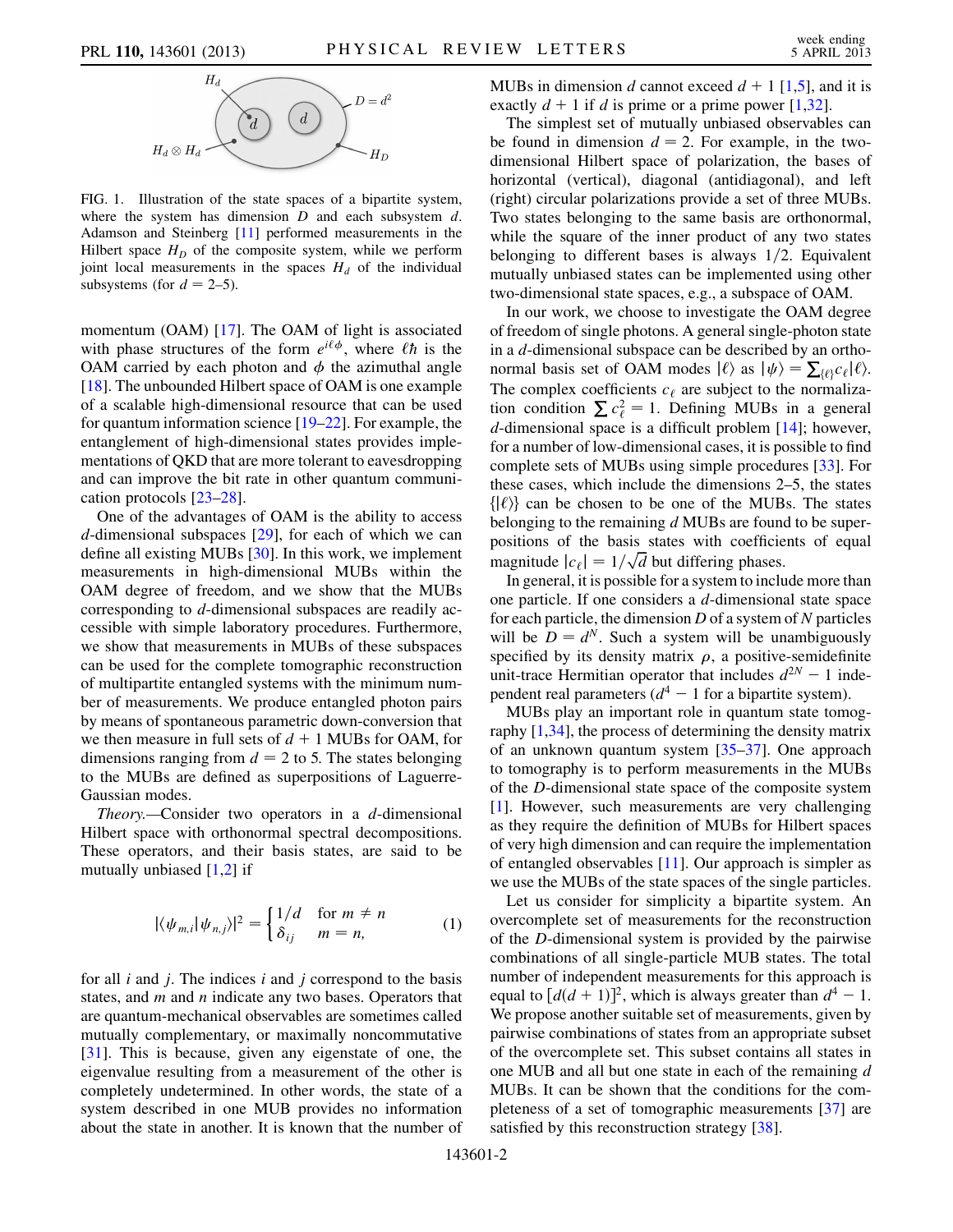This approach gives exactly the  $d<sup>4</sup>$  independent measurements that can then be used for a tomographically complete reconstruction of the D-dimensional system. The number of measurements in our method scales favorably with the dimension of the system if compared with other methods [[38\]](#page-4-30).

Experimental methods.—A 3 mm-thick  $\beta$ -barium borate (BBO) nonlinear crystal cut for type-I collinear spontaneous parametric down-conversion is pumped by a collimated 1 W UV laser to produce frequency-degenerate entangled photon pairs at 710 nm. The copropagating signal and idler photons are separated by a nonpolarizing beam splitter and redirected to spatial light modulators (SLMs), onto which the output face of the crystal is imaged by a  $2 \times$  telescope. In order for the crystal to produce twophoton states entangled over a wider range of OAM modes, we tune the phase-matching conditions of the BBO crystal to increase the OAM spectrum of the down-converted state [\[39\]](#page-4-31). The SLMs act as reconfigurable computer-generated holograms that allow us to measure any arbitrary superposition of OAM modes. The SLMs are used to modulate the phase and introduce a spatially dependent attenuation to discard light into the zero diffraction order, allowing the manipulation of the complex amplitude of the incoming light [[30](#page-4-23),[40](#page-4-32),[41](#page-4-33)].

We pump the crystal with a plane phase front. In order to observe correlations in all bases (instead of anticorrelations), the hologram displayed in one of the two detection arms is phase conjugate with respect to the other [[19](#page-4-18)]. The projected Gaussian mode is then imaged onto a singlemode fiber that is coupled to a single-photon photodiode detector. The detectors' outputs are routed to coincidencecounting electronics with a timing window of 10 ns. Narrow band, 10 nm interference filters are placed in front of the detectors to ensure that the frequency spread of the detected down-converted fields is small compared to the central frequencies.

The combination of the two SLMs, single-mode fibers, and coincidence-counting electronics allows us to perform projective measurements on the entangled state of photons  $A$  and  $B$  described by the operators

$$
\Pi_{m,i;n,j} = |\psi_{m,i}\rangle_A |\psi_{n,j}\rangle_B^* \langle \psi_{m,i}|_A \langle \psi_{n,j}|_B^*.
$$
 (2)

Here, the single-photon states  $|\psi\rangle_A$  and  $|\psi\rangle_B$  belong to MUBs in  $d$  dimensions and are given by

$$
|\psi_{m,i}\rangle = \sum_{\{\ell\}} c_{m,i,\ell} |\ell\rangle,\tag{3}
$$

where  $c_{m,i,\ell}$  is a complex coefficient. The indices m and  $n$ , which correspond to the basis indices, range from 1 to  $d + 1$ ; the indices i and j, which represent a state within a basis, range from 1 to  $d$ . For each dimension  $d$ , we choose one set of OAM states  $\{|\ell\rangle\}$ . The OAM values used are  $\{\ell\} = \{-2, +2\}$  for  $d = 2, \{-2, -1, +1, +2\}$  for  $d = 4$ , and  $\{-[d/2], \ldots, +[d/2]\}\$  for  $d = 3$  and 5. For each d, we take the basis corresponding to  $m = 1$  to be the

<span id="page-2-0"></span>

FIG. 2 (color online). Mutually unbiased modes i for each of the 4 bases m in  $d = 3$ . The gray scale images represent the intensity, the color images represent the phase. The first basis,  $m = 1$ , corresponds to Laguerre-Gaussian modes with OAM ranging from  $\ell = -1$  to  $+1$ .

orthonormal basis given above; the remaining bases are composed of superpositions of the  $m = 1$  states with appropriate complex coefficients; see Fig. [2.](#page-2-0) For the dimensions considered, the magnitude of these complex coefficients is  $1/\sqrt{d}$  for all *i* and  $\ell$ .

To determine the phase terms  $c_{m,i,\ell}$  that define the MUBs (for  $m = 2$  to  $d + 1$ ), we use the methods outlined by Refs. [[33](#page-4-26),[42](#page-4-34)]. The coefficients are given by the mutually unbiased vectors derived from  $d \times d$  dephased Hadamard matrices. These matrices are unique for  $d = 2, 3, 4,$  and 5. For  $d = 2$ , the MUBs obtained are the familiar set of bases that one usually associates with polarization states. Consequently, the two-dimensional MUBs for OAM [\[43\]](#page-4-35) are the analogue of those for polarization [\[44\]](#page-4-36). All the modes used for  $d = 3$  are shown in Fig. [2.](#page-2-0)

An overcomplete set of measurements is obtained by scanning through all possible values of  $m$  and  $i$ , for photon A, n, and j, for photon B. For every combination of  $m$ ,  $n$ ,  $i$ , and  $j$ , we record the coincidence counts and both the single-channel counts resulting from the projective measurement. From this set of data we extract the tomographically complete set of measurements previously described. These count rates are converted to detection probabilities through the following relationship:

$$
p_k = \frac{d^2}{\sum C_k} \frac{C_k - U_k}{U_k},\tag{4}
$$

where the index  $k$  corresponds to a unique choice of measurement settings  $m$ ,  $n$ ,  $i$ , and  $j$ ,  $C_k$  is the coincidence count rate and  $U_k$  is the anticipated uncorrelated coincidence rate, which is estimated by taking the product of the single-channel count rates and the gate time (Fig. [3](#page-3-0)). The normalization approach that we take accounts for different hologram efficiencies for different modes [\[38](#page-4-30)].

The task of the fitting procedure is to find the optimal density matrix  $\rho$  of the *D*-dimensional system that best reproduces the experimental results. The parameters of the density matrix are established through numerical minimization of Pearson's cumulative test statistic [\[45,](#page-4-37)[46\]](#page-4-38)

$$
\chi^2 = \sum_{k=1}^{d^4} \frac{(p_k - p'_k)^2}{p'_k},\tag{5}
$$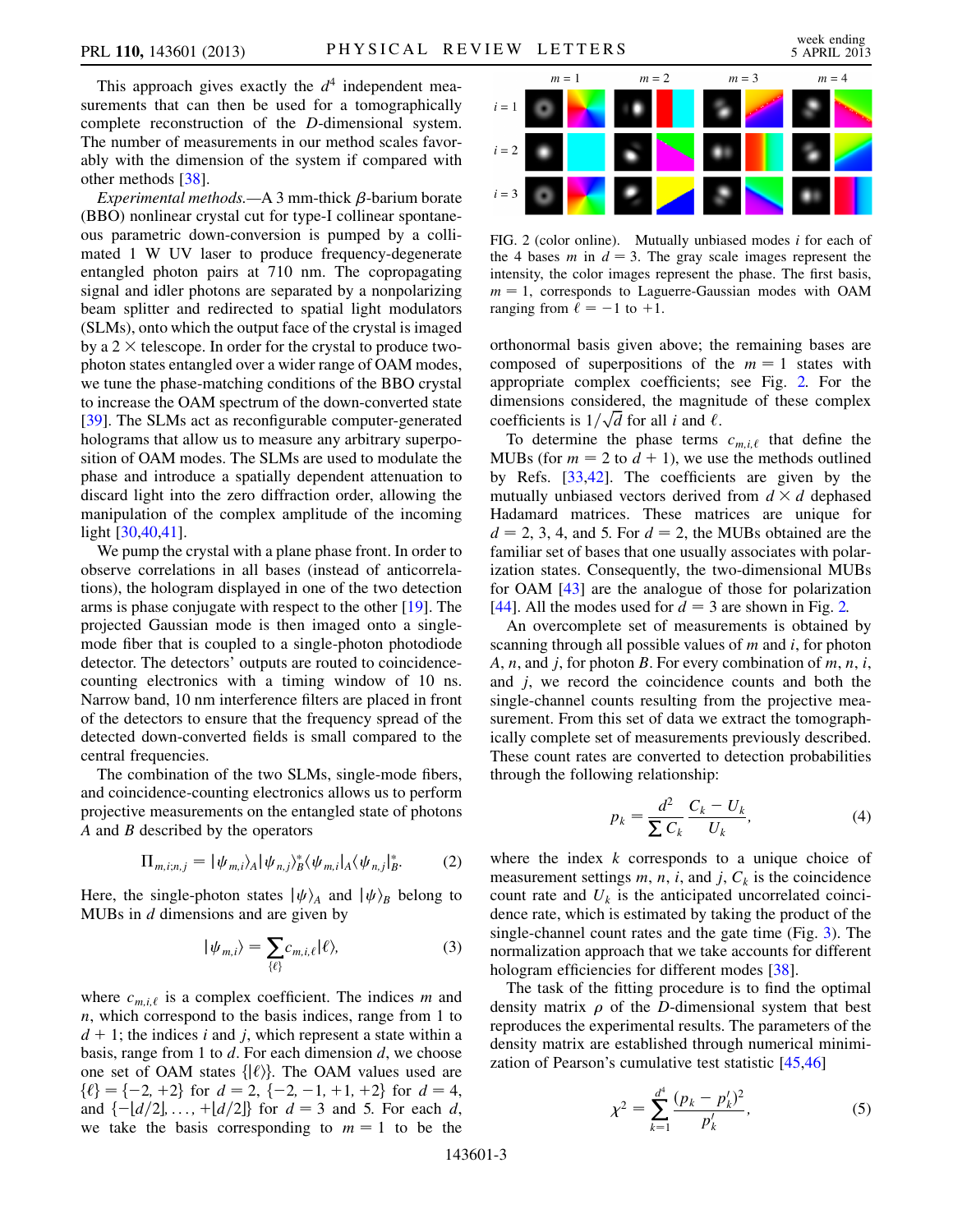<span id="page-3-0"></span>

FIG. 3. Joint probabilities of detecting photon A in state  $|\psi_{m,i}\rangle_A$  and photon B in state  $|\psi_{n,j}\rangle_B$ . The results are normalized such that the sum of the joint detection probabilities for measurements in any two bases  $m$  and  $n$  are unity. Therefore, the probabilities represented by the leading diagonal are expected to be  $1/d$ , and all probabilities for  $m \neq n$  are expected to be  $1/d^2$ . We also display the quantum contrast (QC), which is given by the ratio of the measured coincidence rate to that of the expected accidental coincidences. The arrows indicate the rows and columns of measurements not required for the complete tomographic reconstruction of the density matrix.

where  $p_k$  are the probabilities from the experiment, and  $p'_k = \text{Tr}[\rho \Pi_k]$  are those predicted from the reconstructed<br>density matrix density matrix.

The reconstructed density matrices for dimensions 2,3,4, and 5 are shown in Fig. [4.](#page-3-1) For each reconstructed density matrix  $\rho$ , we calculate the linear entropy  $S = 1 - Tr(\rho^2)$ and the fidelity  $F = \text{Tr}[\sqrt{\sqrt{\sigma \rho} \sqrt{\sigma}}]$ <br>D-dimensional maximally entangled  $]^{2}$ , where  $\sigma$  is the D-dimensional maximally entangled density matrix associated with arbitrarily large spiral bandwidth [\[39\]](#page-4-31) and perfect detection. The uncertainties were calculated by repeating the reconstruction process for statistically equivalent copies of the original experimental data sets, each obtained by adding Poissonian fluctuations to the measured counts.

The reconstructed density matrices have low entropies, indicating pure states, and very high fidelities with respect to the maximally entangled state. Because of the finite spiral bandwidth of our generated state [\[39,](#page-4-31)[47\]](#page-4-39) and limitations in our measurement system, one would anticipate the fidelities to decrease and the entropies to increase as the dimension increases. Indeed, we observe this characteristic in our results.

For comparison, we also implemented the approach described in Ref. [\[48\]](#page-4-40). We find comparable entropies and fidelities whichever approach is used [[38](#page-4-30)]. However, our method requires significantly fewer measurements. For

<span id="page-3-1"></span>

FIG. 4. Results of tomographic reconstructions using a complete set of single-photon mutually unbiased bases measurements. The real parts of the reconstructed density matrices  $\rho$ are shown. Imaginary parts are less than 0.076 for  $d = 2$ , 0.059 for  $d = 3$ , and 0.050 for  $d = 5$ , 6. Also shown are the linear entropy  $S$  and fidelity  $F$  for the reconstructed density matrices. Insets: Real parts of the theoretical density matrices for the maximally entangled states.

example, for  $d = 5$ , the number of measurements required is  $d^4 = 625$  compared to 2025 for the procedure outlined in Ref. [\[48\]](#page-4-40). Both methods rely on projective measurements in appropriate superpositions of the basis states in the dimension of choice. Neither is more experimentally demanding, as they can both be performed using the same setup and only differ in the choice of projection states.

The MUBs reconstruction method is applied here to almost maximally entangled states. The density matrices of maximally entangled states have low rank,  $r < D$ , and could thus be efficiently reconstructed through compressed sensing [\[49,](#page-4-41)[50\]](#page-4-42). In the general case, however, a complete quantum state reconstruction by means of appropriately selected projection operators may be more appropriate and produce results with higher fidelity.

Conclusions.—In this work, we have demonstrated single-photon measurements for MUBs in the OAM degree of freedom and shown how these measurements can be used for efficient quantum state reconstruction. The procedure of measuring combinations of all single-photon states in one basis and all but one state in the remaining bases gives a minimal complete set of tomographic measurements. This experimental method can be readily applied to multilevel multipartite systems.

The OAM degree of freedom is becoming an important resource for quantum information science. Therefore, the ability to measure states in MUBs is an important step for quantum protocols implemented in this degree of freedom.